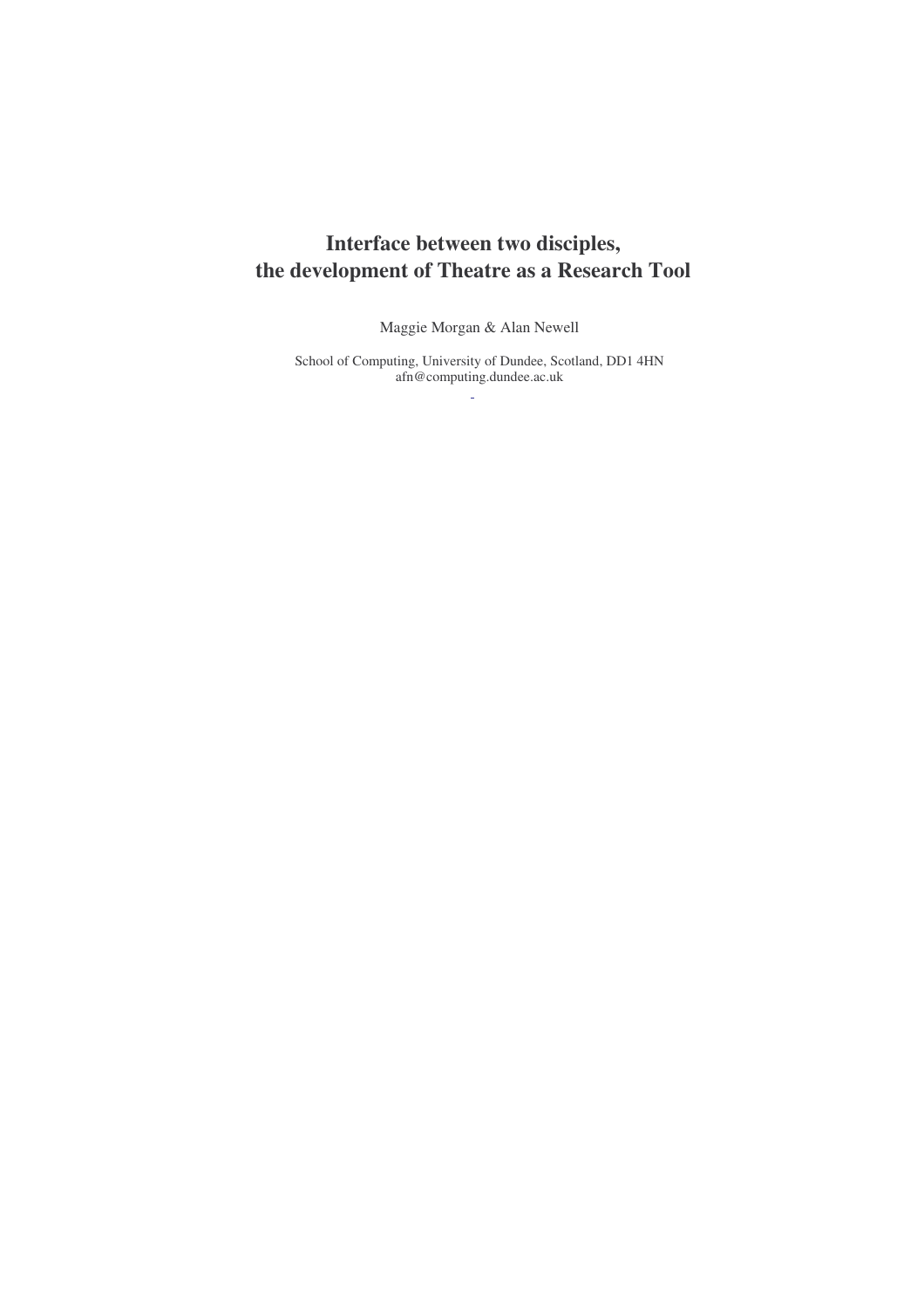## **HCI 2007 July 23rd 25th 2007 Beijing. Lecture Notes in Computer Science 4550, (Springer) Vol. 1, pp 184 – 193.**

**Abstract.** Dundee University's School of Computing is researching technology for older users, whose difficulty with technology often exclude them from its benefits. This paper discusses the problems raised in consulting potential users who feel they do not understand technology and are anxious about using it. How should the technologists and designers get over to this clientele the somewhat abstract concepts of 'what might be developed' and how it might affect the users' quality of life? How could they keep the focus of discussion while giving the older people the confidence to be truthful?

Experiments made with video and live theatre in consulting with older users, requirements gathering and evaluation of designs are described. This paper addresses: the process of scientific data being transformed into appropriate and useful 'stories' to the satisfaction both of writer and researchers: the role of actors and facilitator: the impact on the 'extreme users' in the audience: and the data thus gained by the researchers.

**Keywords:** Older users, accessibility, user centred design, theatre in usability studies

#### **Background: Research into the Interface with Older Users**

Dundee University's School of Computing has several research projects concerned with the interface between older users of technology, and have developed methods for consulting with these potential users at all stages of design, including the very early conceptual stage [8]. The researchers work regularly with older volunteers, both individually and in small groups as appropriate. The School has a cohort of over 200 interested volunteers, which shows that older people's interest in the usefulness of technology can be generated when they are given an opportunity for their voices to be heard.

Early research showed that older users tend to miss out on the progress of technology, at a time when they are living longer, demand better quality of life and ultimately will need a good quality of care. Older people have not been brought up with fast moving technology: feel excluded: do not understand the language of, for example, computers: are afraid they might 'break' the machine: avoid feeling stupid: tend to blame themselves, not bad design: and do not understand the potential benefits and relevance of new technologies. In addition the increasing minor disabilities that come with age: worse sight, hearing and dexterity: short term memory problems: and lack of general mobility, exacerbate this trend.

The changing demography, with a rapidly increasing older population in many parts of the world, means there will be a shortfall of carers, both formal and informal, to look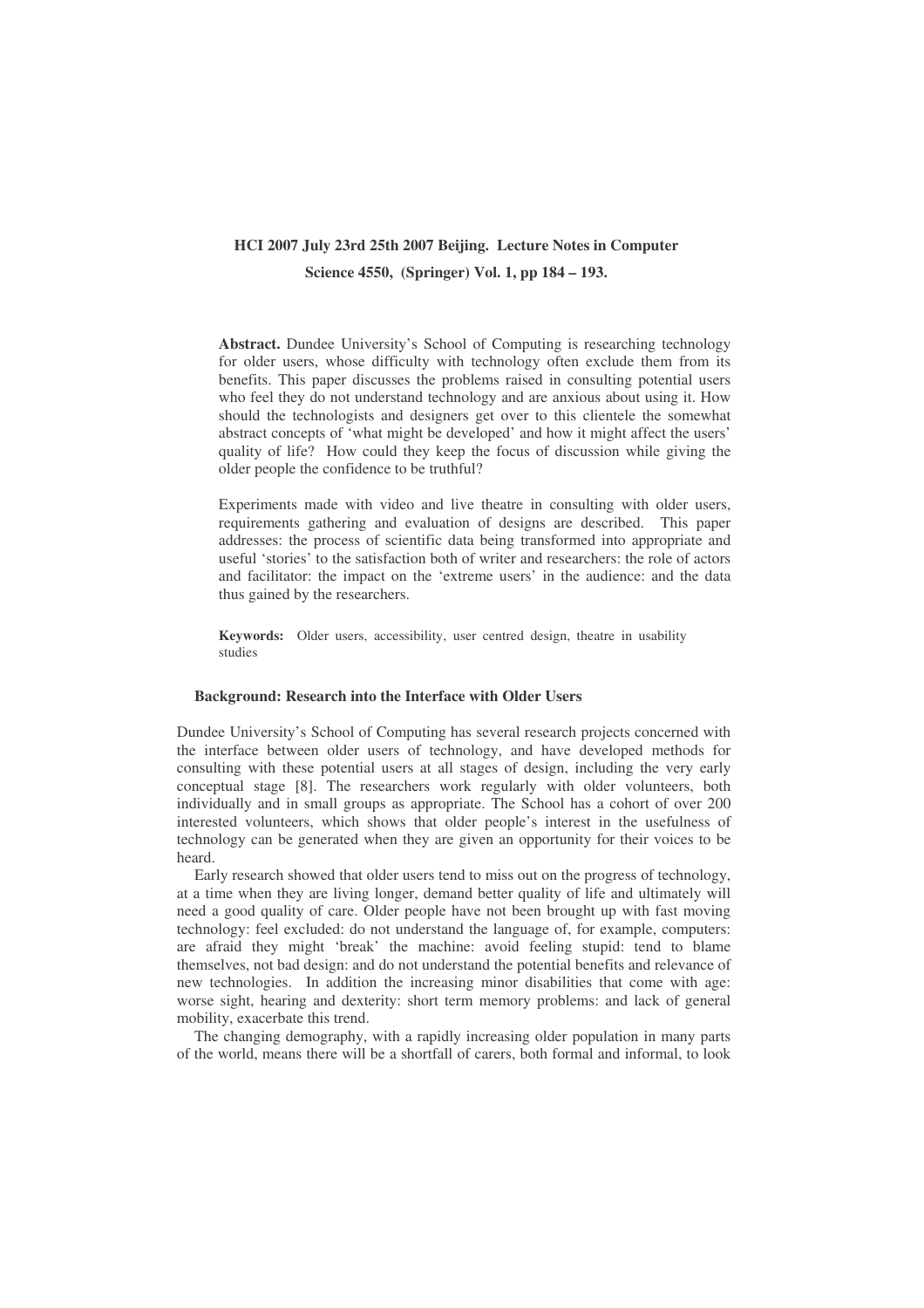after people as they become increasingly frail. Technology should have an important role in improving an old frail person's quality of life, giving him/her more control over his/her environment, and in giving support to the carers. In order for such technology to be successful, however, older people should be consulted as part of any design process [3]

## **Problems of consultation**

Consulting older people about the design of potential technology raises a number of questions:

How do you translate rather abstract scientific concepts into a 'reality' that older people can relate to and apply to their own lives?

How can you make older people really understand a piece of technology that has not yet been developed?

How can you make it easier for older people to be critical? They often do not want to 'upset' designers and their responses aim to please.

How can you create a 'safe' method of lively discussion between older people and designers, without the older people feeling intimidated and ashamed of their 'ignorance' or the designers either being unwittingly patronising or frustrated?

## **The Introduction of Drama**

The School Computing is experimenting with using drama, both video and live theatre, to address these problems [7]. This is based on the following premises:

Theatre, whether live or on video, has the ability to 'pretend' - so undeveloped technology can be presented as real and working.

Scientific concepts and novel technology, with their esoteric language and jargon, can be translated into everyday life. This enables the audience to apply them to their own situation; thus facilitating significant information transfer between researchers and older users.

Stories, with 'real' characters, with whom the audience can identify, help the audience engage with problems and questions encountered [4,5,11]

All discussion, debate and criticism are focussed on the story and the characters; no-one is going to be offended. This enables both older people and designers to discuss, argue, inform and share needs and experience in a very safe way. This very safety helps older people and designers to draw on and share their experiences. This can be particularly useful in an area where individual needs and disabilities are subject to very wide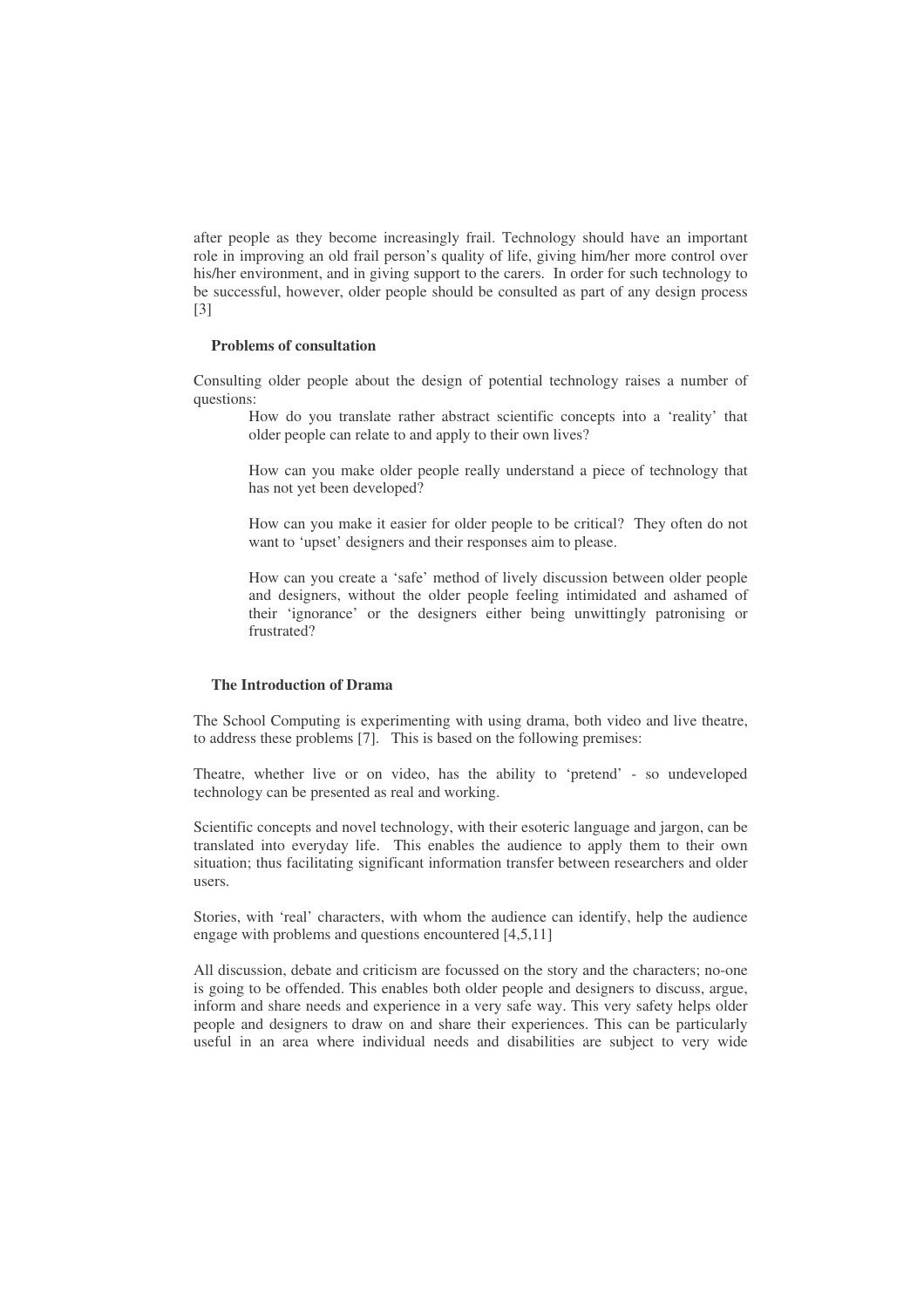variation. The roles of researchers, writers, actors and facilitators within this process are all very important, and will be discussed later in this paper.

## **Artist in Residence**

The Scotland-based Foxtrot Theatre Company, which specializes in interactive forum theatre, provided Maggie Morgan, a theatre writer, director and interactive theatre facilitator, to work with researchers, write scripts and produce video for two research projects within the School of Computing. The success of these resulted in her being awarded a Leverhulme Art-in-Residence Fellowship for the academic year 2005-6, with the remit to further develop the role of theatre as a research tool within computing.

## **The Fall Mentoring Project – requirements gathering using video**

A group of researchers were developing a mentoring system which detected falls which involved video cameras within an old person's home. The pictures would be transmitted to a computer which would alert a carer if it detected the person suffering a fall [6]. The initial reaction of people to the idea of having cameras in the home can be completely negative, but is perhaps an uninformed judgement. To address this issue in more depth, Morgan and the researchers devised four different situations which would inform the viewers, open up wider discussion, and provide valuable data for the researchers. Videos of these scenarios were then made using professional actors and video engineers.

The four brief video scenes consisted of –

Older man rushing to answer door bell, and tripping and falling when there was not monitor in his house to detect the fall.

Older woman who has a monitor in her room, reaches up to dust, loses her balance and falls. She is shocked and cannot get up. The monitor registers fall, and soon someone arrives, having been alerted.

False alarm: an older woman – with a monitor – drops a jigsaw, gets down on the floor to pick up the pieces. The monitor registers this and alerts her daughter, who rings her immediately. Music is playing so the mother does not hear the phone for a long time; the daughter rushes out from an important meeting and arrives to find her mother enjoying her jigsaw. She is both relived and frustrated!

A daughter, talking to her father, describes the monitor her mother-in-law has, and that it has somewhat eased the burden of checking up on the old lady. The conversation is interrupted by a phone message from the computer connected to mother-in-law's monitor. The computer is letting her know that, although the old lady has not fallen, she is not moving around as usual. Daughter-in-law rings to check whether she might be ill. It's OK! It is Wimbledon fortnight, the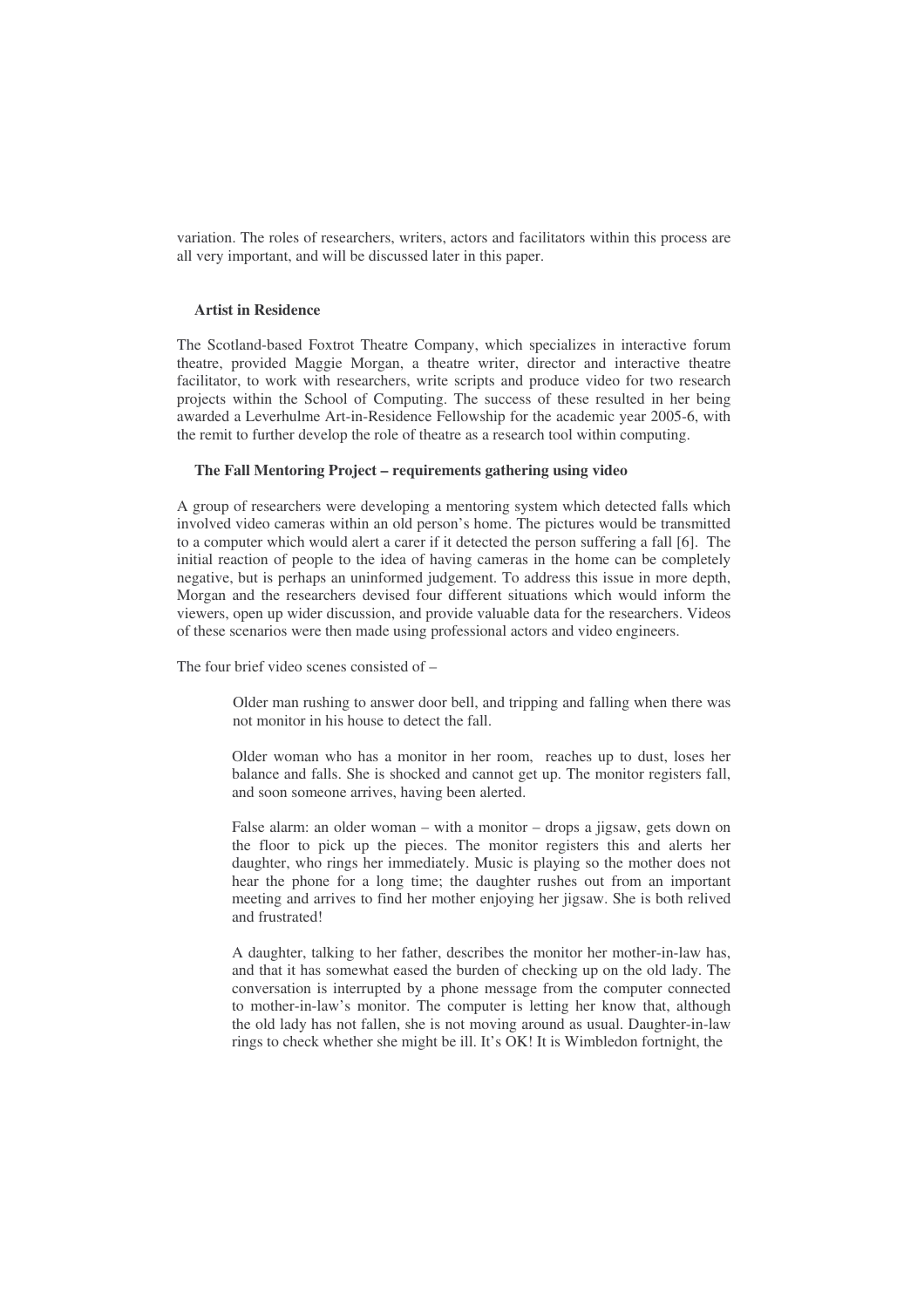old lady is a tennis enthusiast and is hardly moving from the television! Relief but some irritation – but father comments to his daughter that he might be very glad of this function some day.

Pauses were built into these video scenes so that the audience could comment and discuss each scenario. The researcher facilitating the discussions, who had been trained in facilitation by Morgan, was able to answer questions about what happened to the 'pictures' the cameras took and how carers might be alerted. Audiences varied from relatively fit older people living independently in sheltered housing or their own house to very frail old people who needed a lot of care in order to stay at home and who came together at Day Centres. One audience consisted of a group of professional carers. Each audience brought its own experiences and perspectives; among the topics covered were anxieties about privacy; what support systems were already in use and how effective these were; anxieties about falling or becoming ill and this being detected; where falls were most likely; how their individual activities differed and false alarms.

The narrative form of the video clips engaged the audience and kept the focus of the discussion. Using drama was found to be an extremely useful method of provoking discussion at the pre-prototyping stage and provided many insights that we believe would not have been obtained without such techniques being used. This confirms the comments made by Sato & Salvador [13] that human centred stories lead to a more detailed discussion and that the drama provides a point of contact, which makes the evaluative task much easier. Although Strom [14] reported that he found it difficult to combine large or dramatic consequences with the exploration of an interface, this was not an issue in this piece of research.

## **The UTOPIA Trilogy video – an attitude changing exercise using video**

A similar technique to the above was used to produce narratives for discussion aimed at communicating the essential findings of the UTOPIA group (Usable Technology for Older People: Inclusive and appropriate) [2] to designers of technology for older people. During the research phase of the project, which included discussions with individuals and groups of older people, important data emerged concerning older people's problems with language; anxiety; assumptions of knowledge that they in fact lacked; confusing software and the increase of disabilities with aging. Designers, however – usually young – found it difficult to conceive of people who were totally unfamiliar with basic modern technology.

Three videos were produced, which focussed on: installing a web camera, a completely novice user attempting to use email, and a first time user of a mobile telephone [15]. The video stories were viewed and discussed by several audiences: some consisting of designers and engineers, some of older people, others of mixed audiences. Changes in audience attitudes were measured by identical questionnaires about perceptions of older people being filled in before the viewing and at the end of the event. Each performance provoked lively discussion and proved very enjoyable. Significant changes in attitude were noted in all audiences who viewed these videos [1].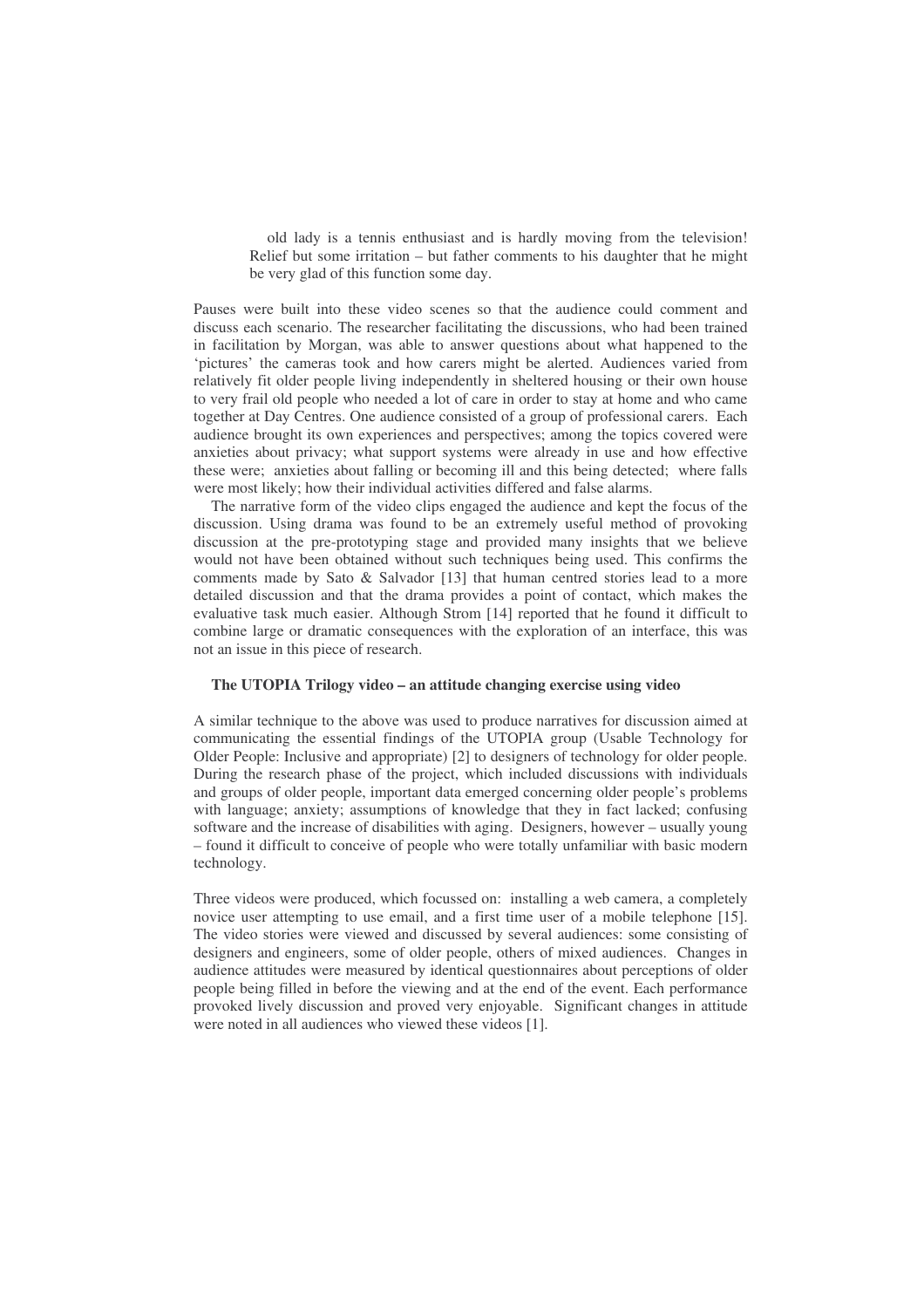## **The Rice Digital Television Project – live theatre for requirements gathering**

Rice, a researcher in the Dundee University School of Computing, initially used focus groups in his initial requirements gathering for the design of a home telecommunication system for older adults, and subsequently used live interactive theatre as a method of holding in-depth discussions with a large groups of older people [12]. Although digital television and its possible applications is very topical many, particularly older people, neither understand how digital TV worked nor what its potential uses are, especially those which could enhance the quality of life of older people. The potential uses of digital TV examined were: a 'chatting' service, communication between homes via a camera: a 'scrap book'. The problems of describing technology, which had not yet been developed, and therefore ascertaining how desirable or useful it might be seen to be were solved by the ability of theatre to 'pretend'. A 'multi-media' production was scripted, developed and produced, using professional actors, on-stage props, and the projection of DVD onto a back screen. The situations chosen were those frequently found in real life experience – children and grandchildren living at a distance: having to move from the family home to a smaller place; becoming more forgetful

The creation of characters in life-like situations resulted in a 'reality' with which older audiences could identify and empathise, directly relating the action to their own experiences and expectations. The discussion was enhanced even further when the characters - i.e. the actors who remained in role - took part in the discussion with the audience. The characters bore the brunt of being unsure of the role of the technology and finding the possible disadvantages – but also discovered how it might help their human situation.

The performances, and all the audience interaction, were conducted in a purpose designed studio theatre within the School of Computing [9] and were recorded using four cameras and a high quality sound system. This ensured that all the interaction within the audience was faithfully recorded, and were subsequently transcribed. This provided extensive data which was extremely useful both in the decision making process for, and in the detailed development of digital television application.

## **Experiments with combining video and live theatre**

Live theatre has a big impact, but the full rehearsed performance is not always feasible both practically and financially. We therefore also experimented with a mixture of video clips and live theatre. Showing a video clip was followed by the actors in that clip being present 'in role' to dialogue with the audience. The aim of the viewings was to measure change in attitude towards older people and technology with three audiences – undergraduate students, post-graduate students and professionals at an HCI conference.

The undergraduate and post-graduate students reported that, although the video was interesting and informative, being able to question and discuss with the 'live' characters had more impact. The response of the professional audience at the HCI conference [10], who were not specialists in designing for older people, was very mixed, but again the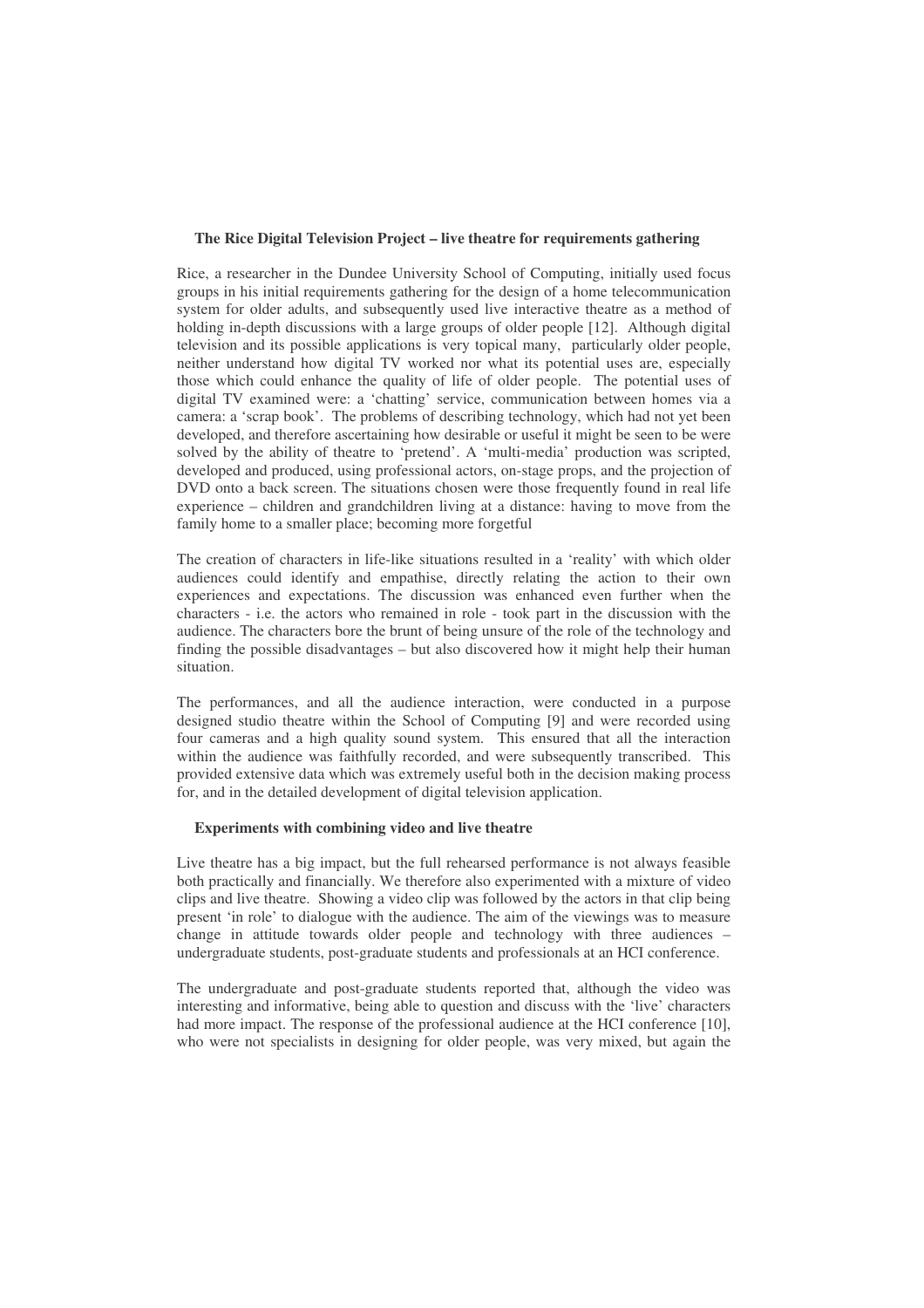session with the actors stimulated a huge amount of discussion and argument and made the session highly memorable for the audience.

With all three very different audiences, the fact that the characters were actually actors liberated everyone to say what they really thought. The 'characters' were highly believable and convincing, but the audience could attack the characters, knowing that the actors were not going to take their comments personally.

#### **Continuing use of theatre in technological research**

Plans are already being implemented by a group of researchers from four Scottish Universities, and involving "telecare", health and social work stakeholders, to use live theatre for requirements gathering, evaluation and inter-communication among audiences of older people, formal and informal carers, designers and engineers, health and social work professionals. Two different formats for discussion following the performances will be tested, and the results of this methodological experiment will be reported at the conference at HCI 2007.

## **How Does It Actually Work?**

The essential constituents of Interactive Forum Theatre are quality of:

The script, The performance , The facilitation of interaction with the audience, and the use of Appropriate interaction techniques.

## **The Script – the "story of an interface"**

The script must be the result of thorough collaboration between researchers and writer. The task of the researchers is to convey their aims accurately and clearly to the writer: the questions they want answers to and/or the information they wish conveyed. The writer's task is to understand clearly the aims of the researchers, and to translate their research issues into the form of a story.

This interaction between researchers and writer may sound simple, but is in fact complex. The researchers may well be anxious about their measured scientific data being rendered inaccurately: they may find the whole process very alien. Researchers with no experience of this method may feel a lack of trust both in the process and in the writer. The writer on the other hand may find their technical jargon impenetrable, and have to ask many 'idiot' questions in order to understand what is really required. The writer has to produce a good story that will work dramatically in performance - how can this be reconciled with scientific data and analyses? The writer too can feel frustrated if the researchers seem not to understand what (s)he is trying to do and are even suspicious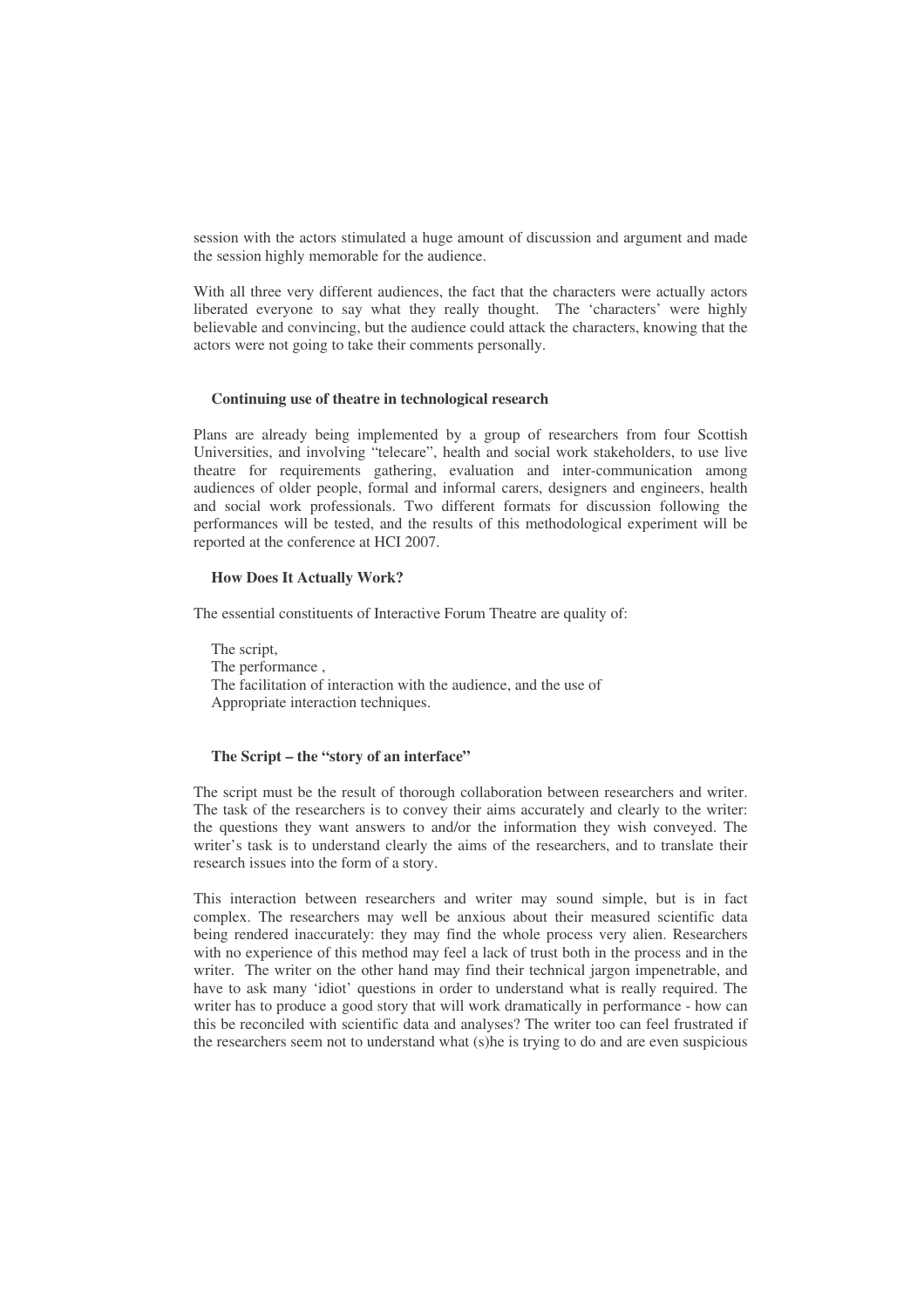of the process. The process, however, gradually builds up a rapport between researchers and writer.

The writer goes through several stages of composition: they produce one or more outline ideas: then a first draft of script: then a second draft of script, then a 'working draft' that the director and actors can begin to rehearse with. At each stage, the writer's outlines and scripts are referred back to a working group of the researchers for checking out. The writer needs to be clear about her limitations and continually ask the researchers to amend or suggest. For example, when needing audience responses to technological help in the home, what pieces of technology would the researchers like to see in the story? What are the questions they would like asked around this piece of technology? How would the character make this work? An older person might have disabilities to take into account when operating it. Or even how might you persuade an older person that this facility would really benefit them?

Alien as this process may seem to traditional theatre, the structure of a dramatised story is actually very appropriate. Tension and conflict are need to achieve drama: characters resisting or struggling with pieces of technology introduces tension and asks questions, and, as with all HCI technology, the interface is with human beings, with their own psychologies, knowledge and context. Theatre can create the "story of an interface", where an audience can look at a piece of technology, its possible usefulness, design and usability, and how a human being interacts with it, the human being having attitudes, emotions, physical difficulties and needs.

## **The actors**

Only professional actors have been used in the experiments reported. Minimal costume and only essential props were used and the actors were physically very close to the audience. This form of theatre requires experienced professional actors who can take direction and immediately, or almost immediately, to produce a three dimensional believable characters. The actors, which have been used in this interactive work, also are experienced in interactive theatre, and are able to 'suspend disbelief' and have the ability to engage an audience without the normal technical aids of a full theatre production.

The actors were very well briefed into the aims of the theatre: the way the pieces of technology were supposed to 'work': how it might relate to the life style and needs of the character: and what questions might arise in the audience that they may have to react to. It was extremely useful for one or more researchers to be present for some of the rehearsals. Questions inevitably arise about the technology during rehearsal, and a researcher can supply the information and explanation the actors need. This also assures the researchers that they still have control over the project and that their research is being respected in detail. For example, if a character is being 'hot-seated' – questioned 'in role' in a dialogue with the audience, (s)he needs to be well versed in the character's own story and circumstances and also the issues around the piece of technology.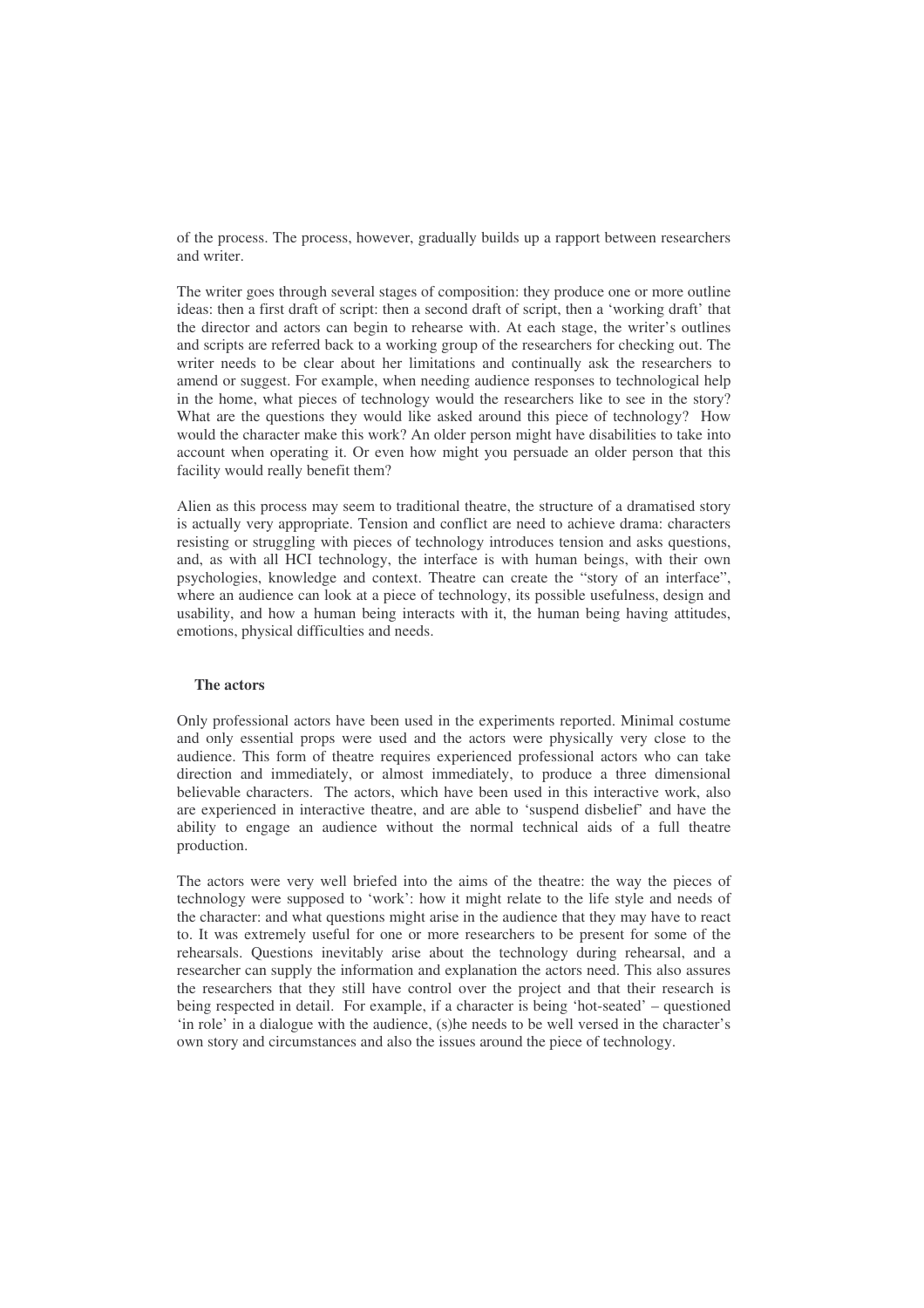Other dramatic possibilities with this format include, the audience being able to redirect a character in the story. For example, one of the characters in the story may have explained the technology in a way that is either incomprehensible or patronising to the older person - the audience can be given the opportunity to replay that part of the story to see the effect of a different approach to the challenge of communicating technology to older people.

## **The Director and Facilitator**

The director needs to thoroughly understand the research aims and brief the actors as they rehearse. The director and facilitator have to be as well briefed as the writer. In the case of the work reported here, the writer was also the director and facilitator. If this is not the case, the writer, director and facilitator must work very collaboratively.

The facilitator's role is crucial. (S)he must:

Thoroughly understand the issues which the researchers need investigated,

Explain clearly and simply to the audience how the process will work and how the facilitator will enable them to interact,

Particularly with older people, but in fact with any audience, have a brief, relaxed 'warm up' session, to begin the process of audience members responding and beginning to focus, to establish the rapport between facilitator and audience.

At the 'Pauses' for interaction, guide the audience through the techniques appropriate at that point.

Ask questions that are as open as possible, and accept contributions from the audience unconditionally. No one should be made to feel belittled by a facilitator's response.

Frequently repeat or paraphrase what an audience member has just said both to reinforce the point and also to make sure everyone in the audience has heard.

Where conflicting attitudes and perspectives come from the audience, briefly sum up the divergence, with respect, which often moves the discussion on. The different perspectives are aired and heard by everyone, but there is the safety of the differences being projected onto the characters and the situation in the story.

If the focus of the discussion is being lost, regain the focus by referring back to the story.

## **Co-facilitation**

In some projects it is appropriate to have a co-facilitator who is a member of the research team. Whenever scientific issues or queries arise, the main facilitator can call on the cofacilitator to supply the information. In the case of a researcher / co-facilitator thinking an important issue or question is being missed in the discussion, (s)he can raise this with the audience. This method of co-facilitation worked well [12].

#### **Focus**

The performance of the story maintains the focus of the discussion, the characters bear the brunt of any negative comments, the audience increasingly engages and feels it's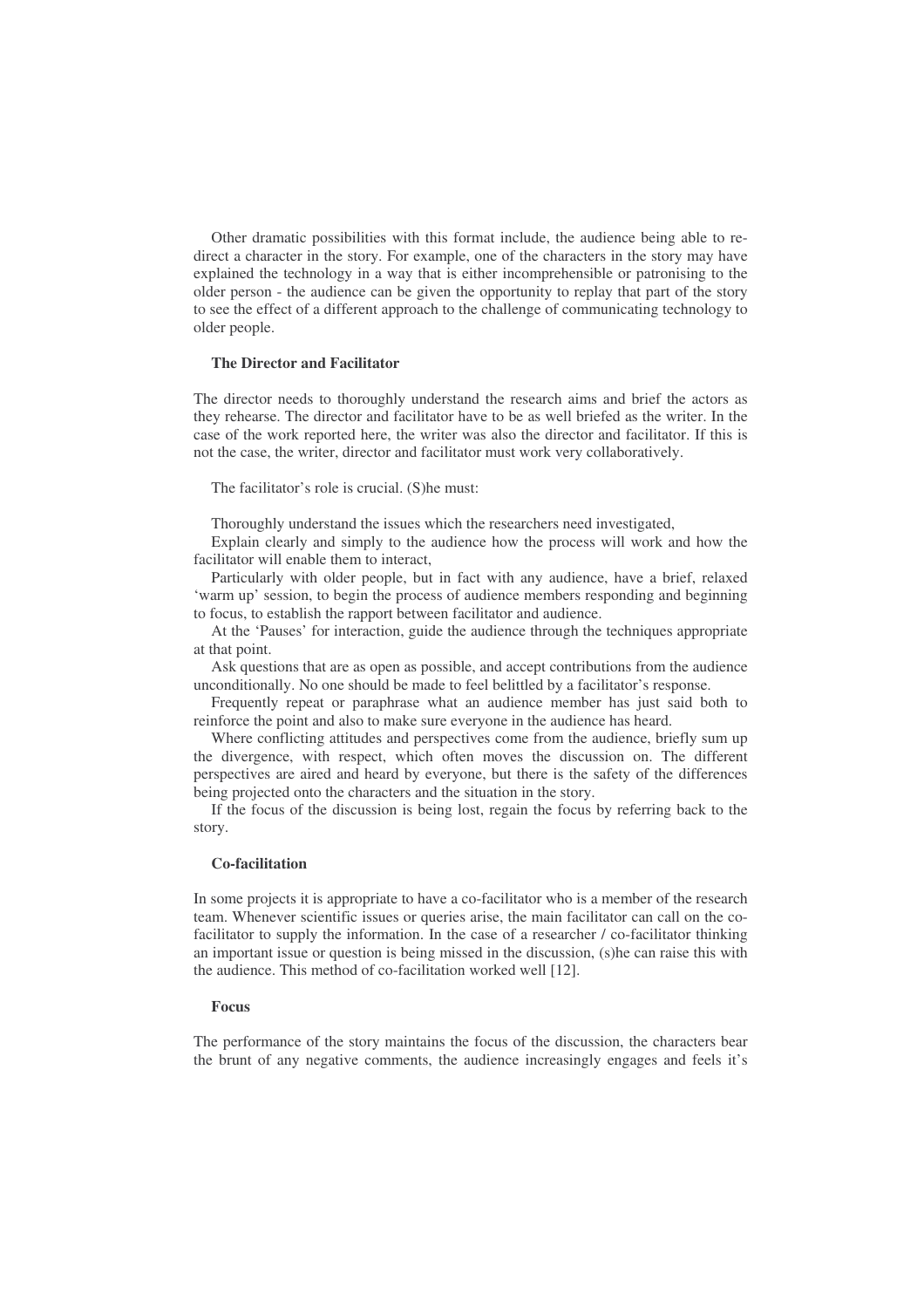comfortable to join in and a great deal of data emerges from the discussion. The whole process can be recorded unobtrusively (though with permission) for subsequent transcription and analysis.

## **Cost**

Video and live theatre are both extremely useful for engaging and informing an audience and stimulating lively discussion. They can be used for requirements gathering and evaluation by large groups of people at a time. The impact of live theatre and the ability of the audience to respond, and often directly interact with the characters, cannot be underestimated. If a video is used the discussions following the viewing need to be as well facilitated, as those in live performances, though obviously there is no direct interaction with the performers.

The balance of costs between producing a DVD and live performances depends on the number of performances planned. Economically live performances need to be put on close together, so that the actors are employed for a single period and need only one rehearsal period as part of this. If the presentations are spread out in time re-briefing and re-rehearsal of the actors will be needed. The cost of producing a good quality video can be up to five times the cost of producing a series between 2 and 5 live performances within a single run of productions, but if researcher wish to use the performance many times but at intervals and in different places, the initial cost of a video may be more economical.

A useful compromise, where performances have to be at intervals, is to make a video and have at least one of the actors present in character for dialogue with the audience. This means that the actor(s) do not need a rehearsal period prior to the performance

## **Conclusions the appropriateness of theatre for HCI**

The work reported has shown that theatre can be very effective in many stages of the development of technology. There is a logic to the use of theatre in HCI research. Human needs and wants should be the starting point with researchers frequently needing to consult potential users at the earliest stage, and theatre provides a very effective communication method.

Once technological ideas begin to be developed, further consultation is needed with potential users. At the pre-prototype stage, theatre is particularly useful to help the researchers create a 'reality', where we imagine these devices are being used, but raising questions about appropriateness of design for older people's life situations and for their usability by people who are unsure about technology and slower to learn than when they were younger. An interactive performance essentially provides a very flexible 'virtual' world in which an audience can play with novel technology and concepts.